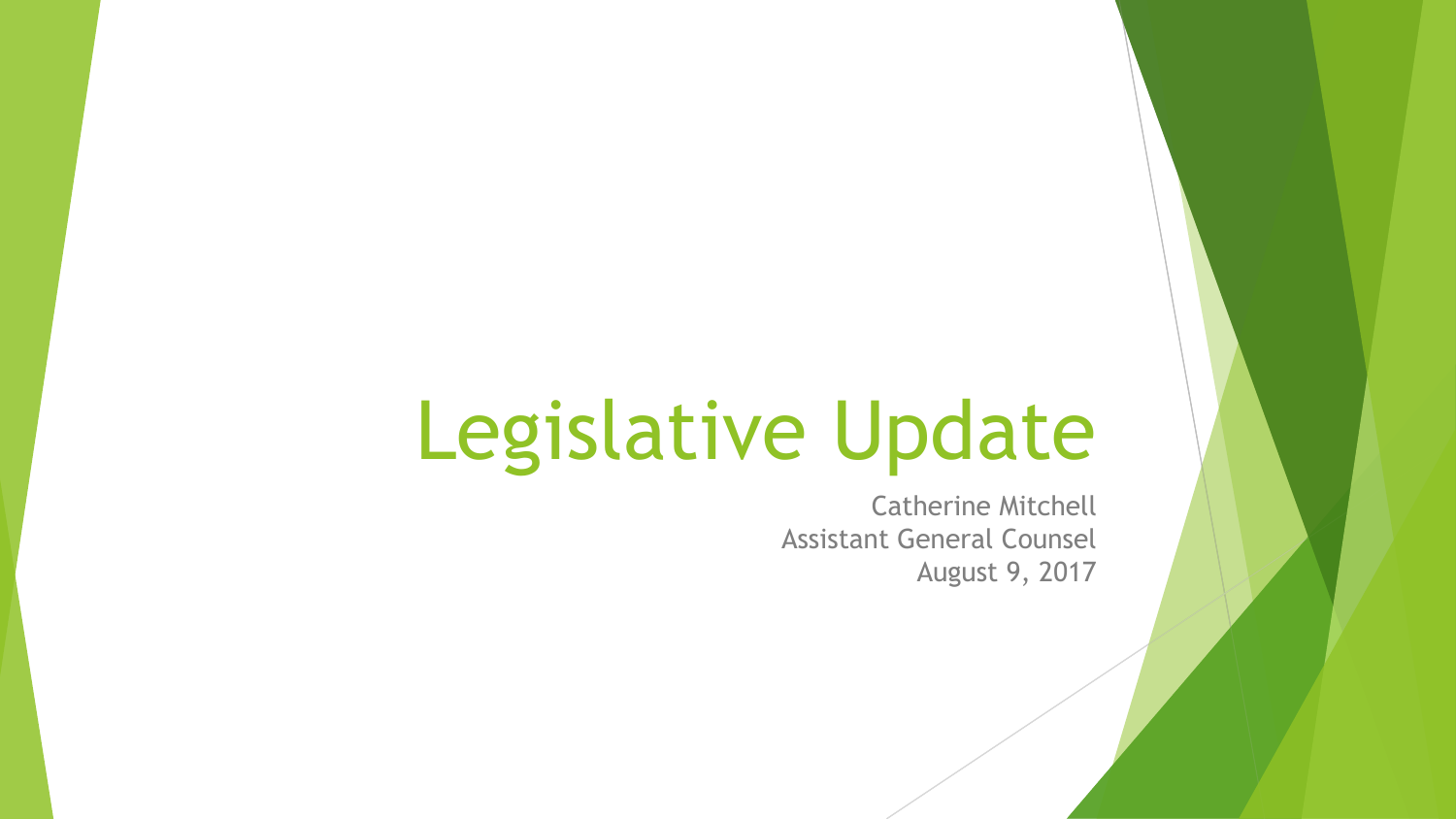# Betty Doster

Special Assistant to the Chancellor for Constituent Relations [Betty.doster@uncc.edu](mailto:Betty.doster@uncc.edu)

7-5769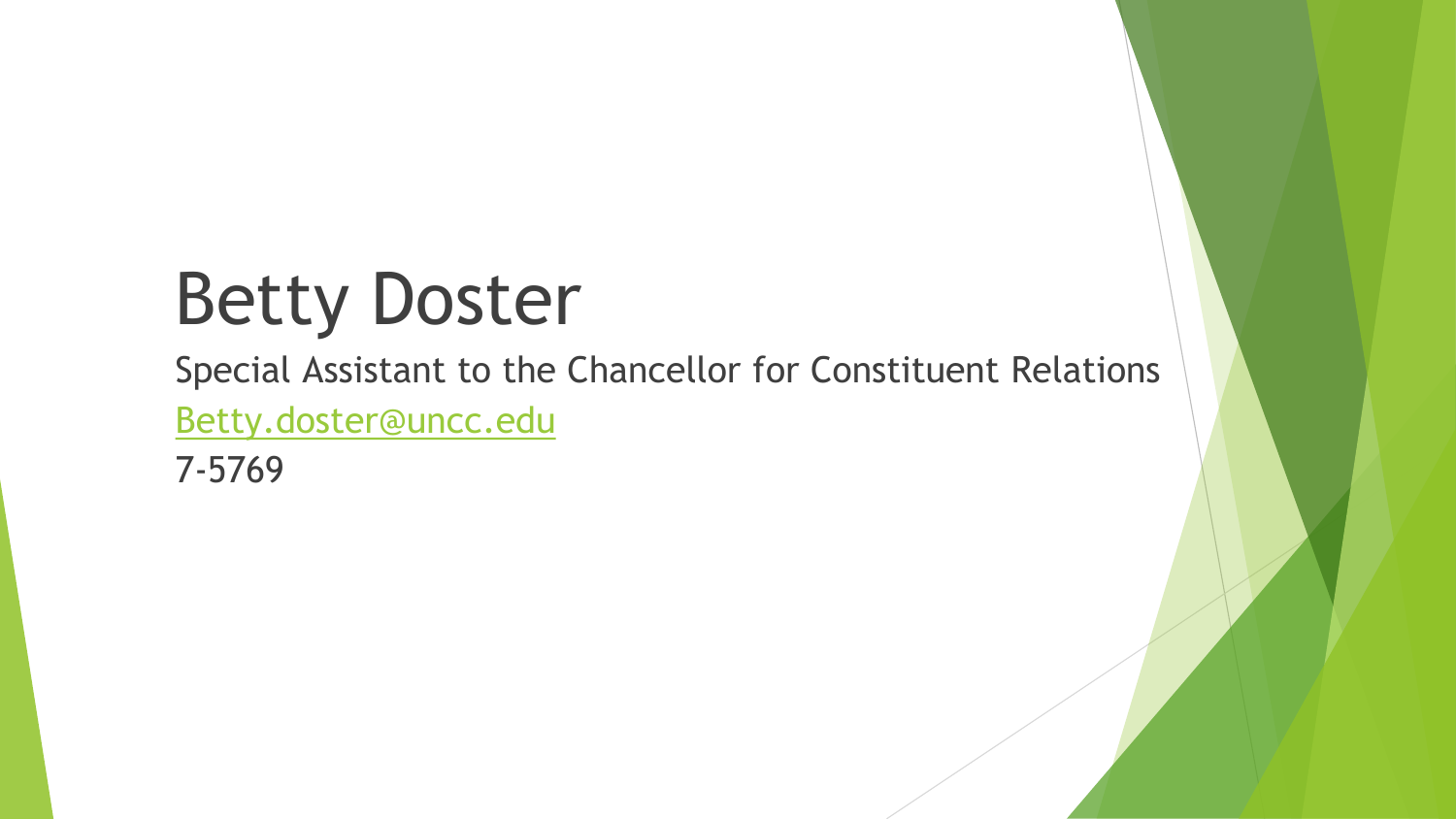# Funding

▶ Appropriations Bill, S.L. 2017-57

▶ General Fund:

▶ UNC Charlotte—\$226,376,692 (2017-18); \$226,376,692 (2018-19)

▶ Enrollment funding

▶fully funded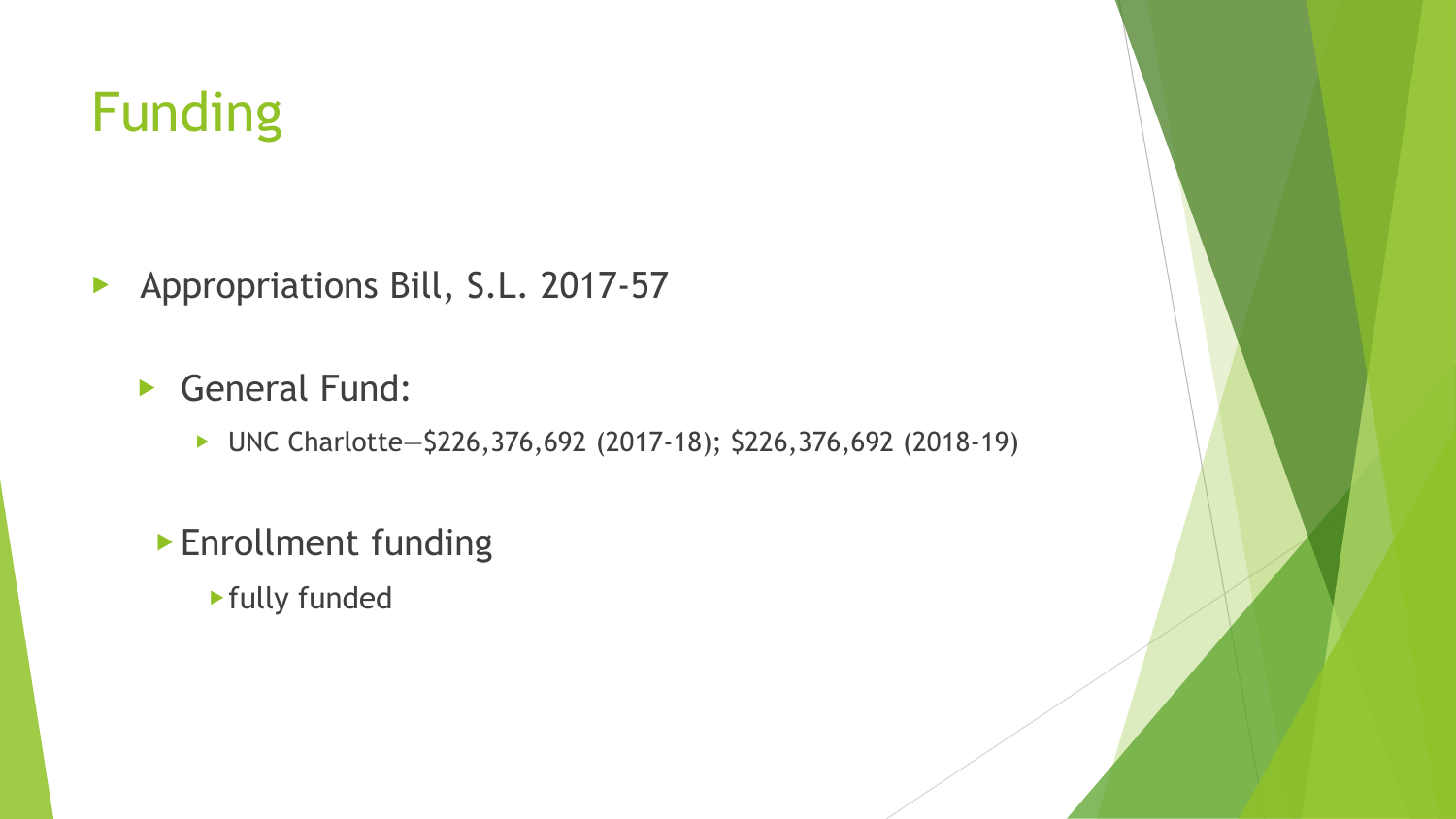### You get a raise…

- ▶ \$1,000 salary increase for all SHRA employees
- ▶ Flexibility in allocating increases for exempt employees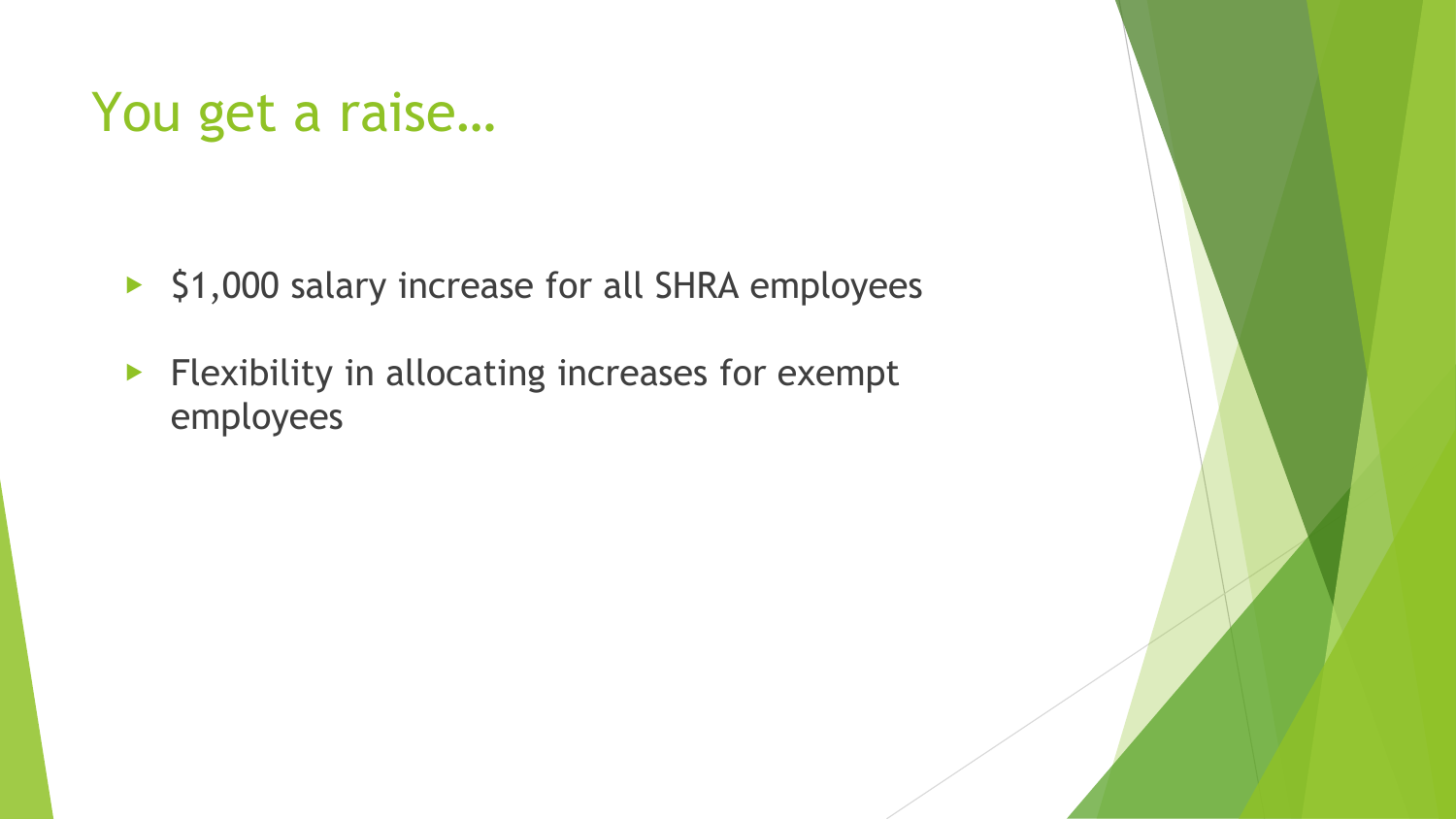### You get a vacation…

- ▶ Bonus leave
	- ▶ Three days of additional vacation leave
		- ▶No cash out
- ▶ Cash out option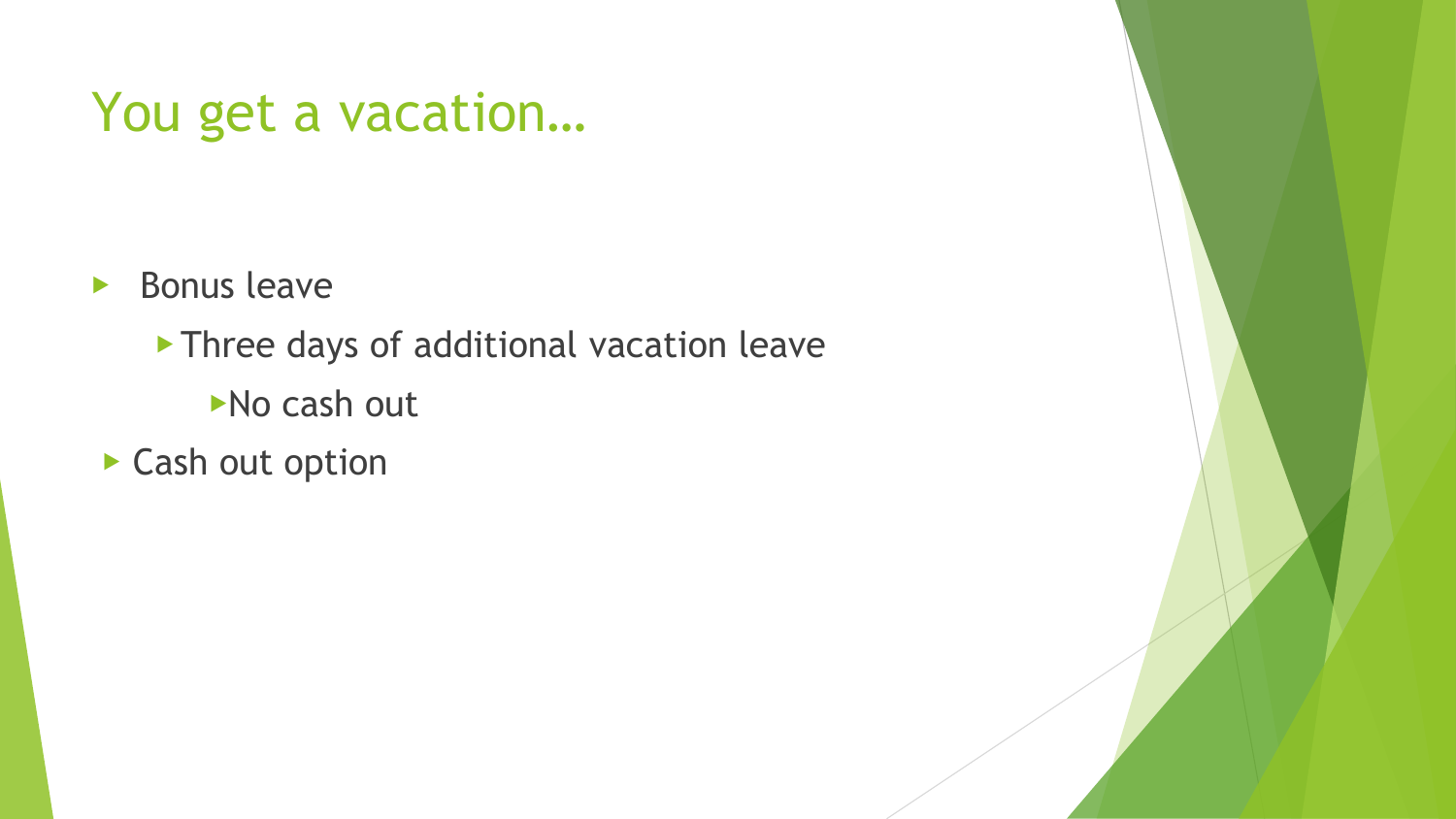### Retirement Related

▶ 1% cost of living adjustment for retirees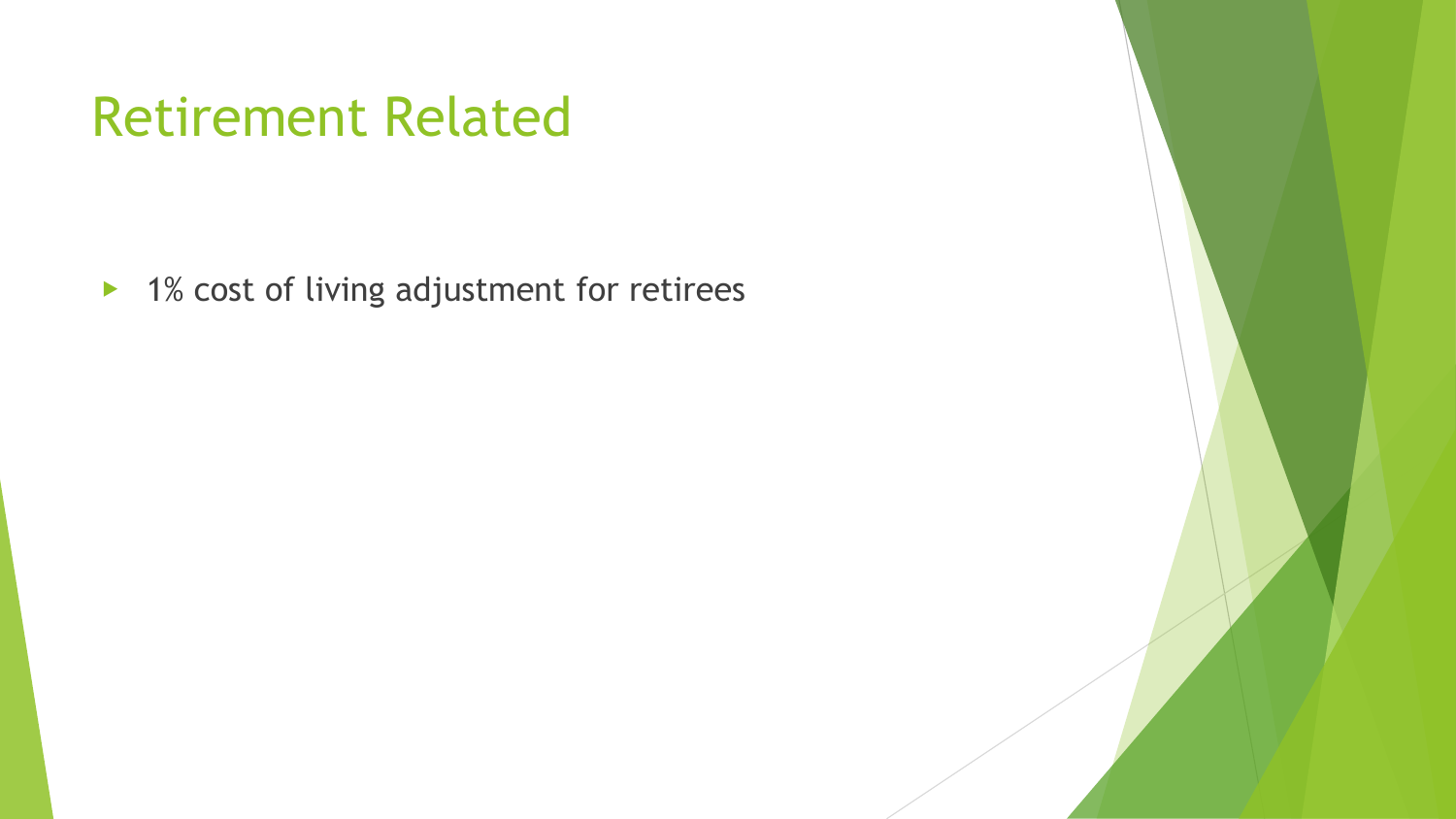# Faculty Funding

▶ Budget includes \$1 million to UNC system for faculty recruitment and retention fund

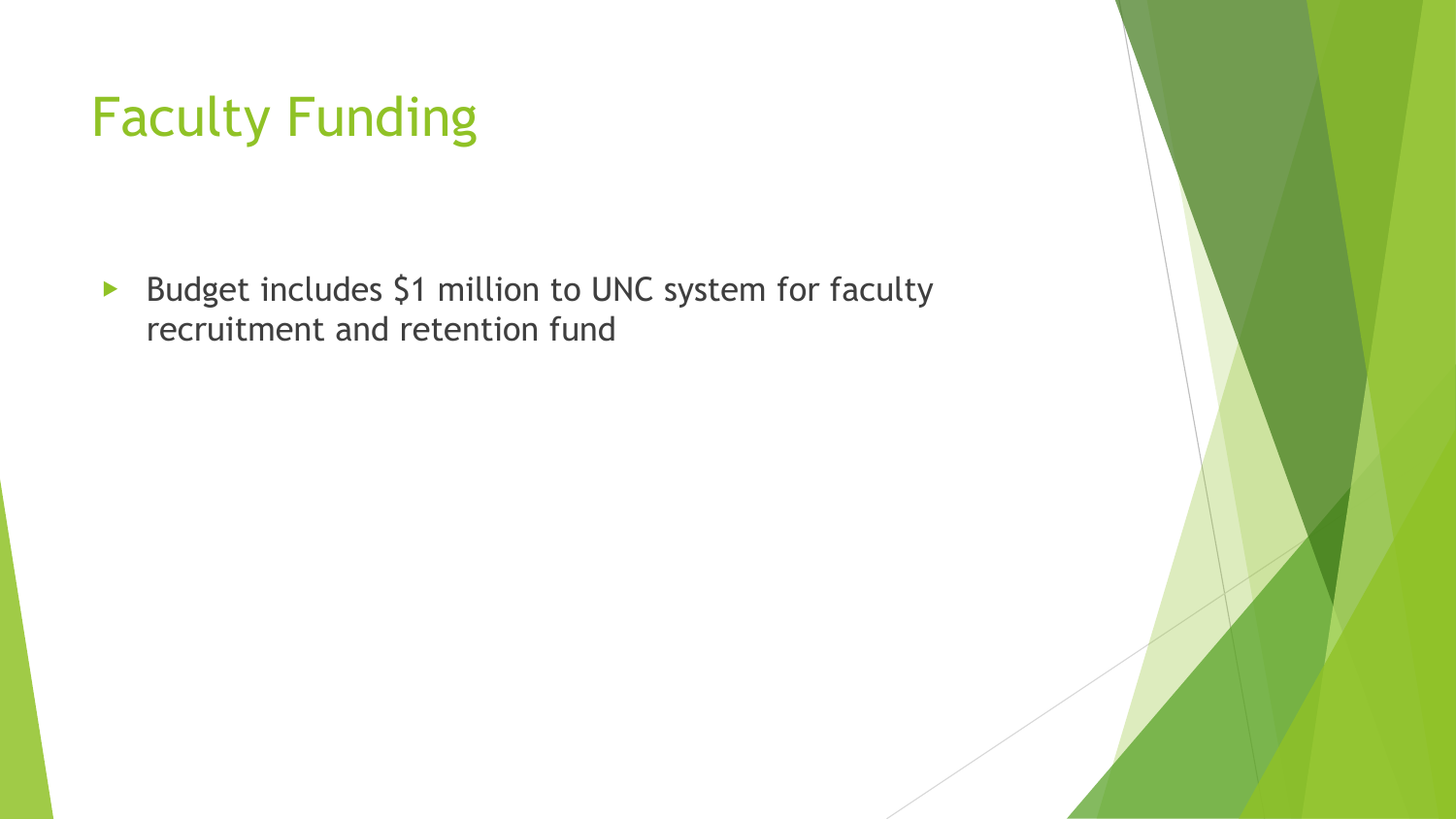### Salary Increases & Hiring New Positions

▶ Must report and consult with the BOG for:

- ▶ Any salary adjustment where the employee's June 30 or current **total** proposed compensation (including supplements or other temporary compensation) is \$100k or greater and the proposed salary increase is 5% or greater
- ▶ Creation of new positions or appointments with an associated salary budget of \$70k or more
- ▶ Exemptions:

1) Salary increases associated with faculty rank promotions with effective date of July 1, 2017

2) Any salary or position action that had received final approval as of July 5

 $\sim$  shearing in budget will not count toward the 5% in budget will not count toward the 5% increases in the 5% increases in the 5% increases in the 5% increases in the 5% increases in the 5% increases in the 5% increases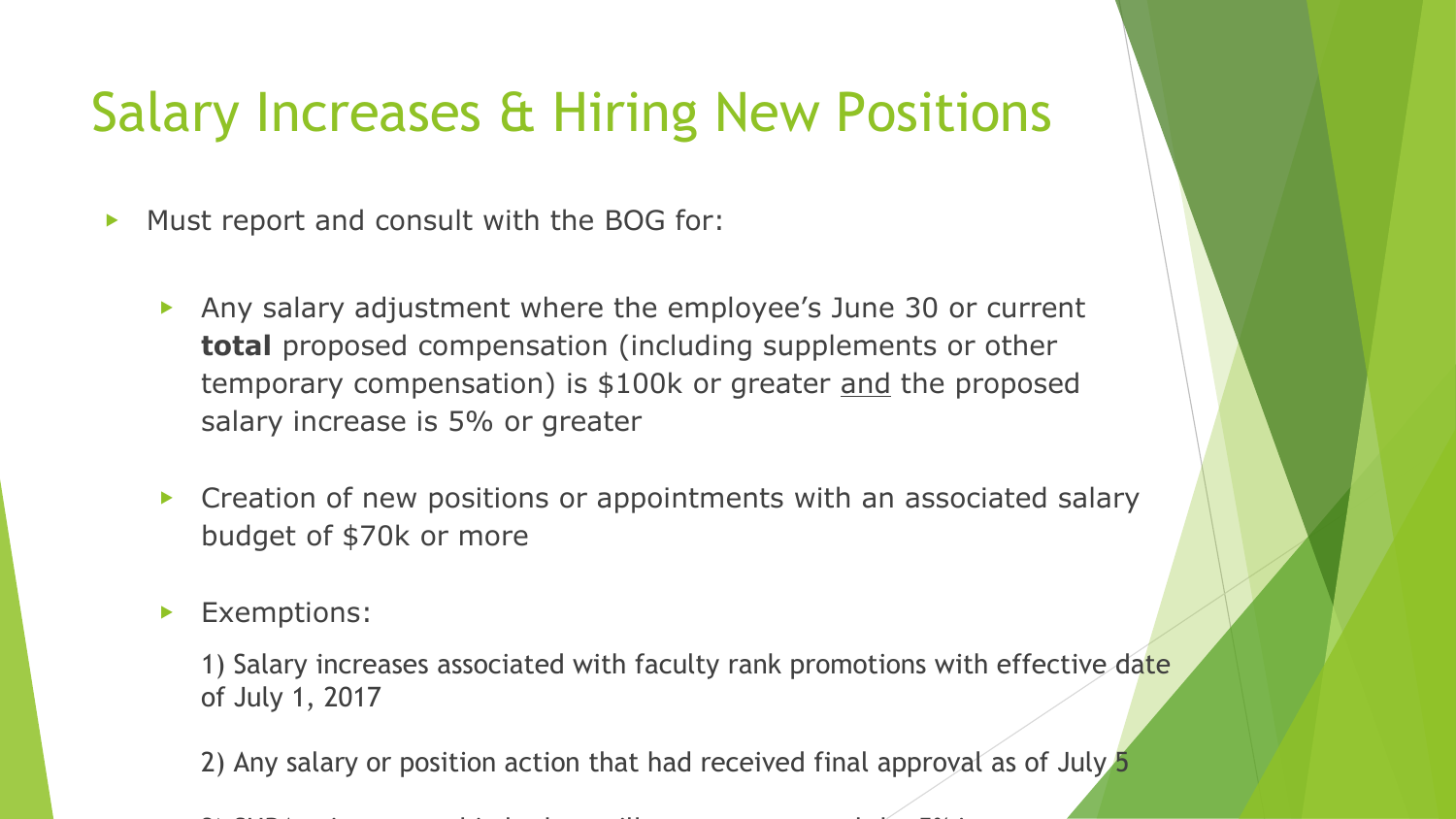# Cut to Department of Justice

- ▶ \$10 million cut
	- ▶ 45 positions eliminated (as of Aug. 3)
- ▶ NCGS 147-17
	- ▶ Attorney General represents us in litigation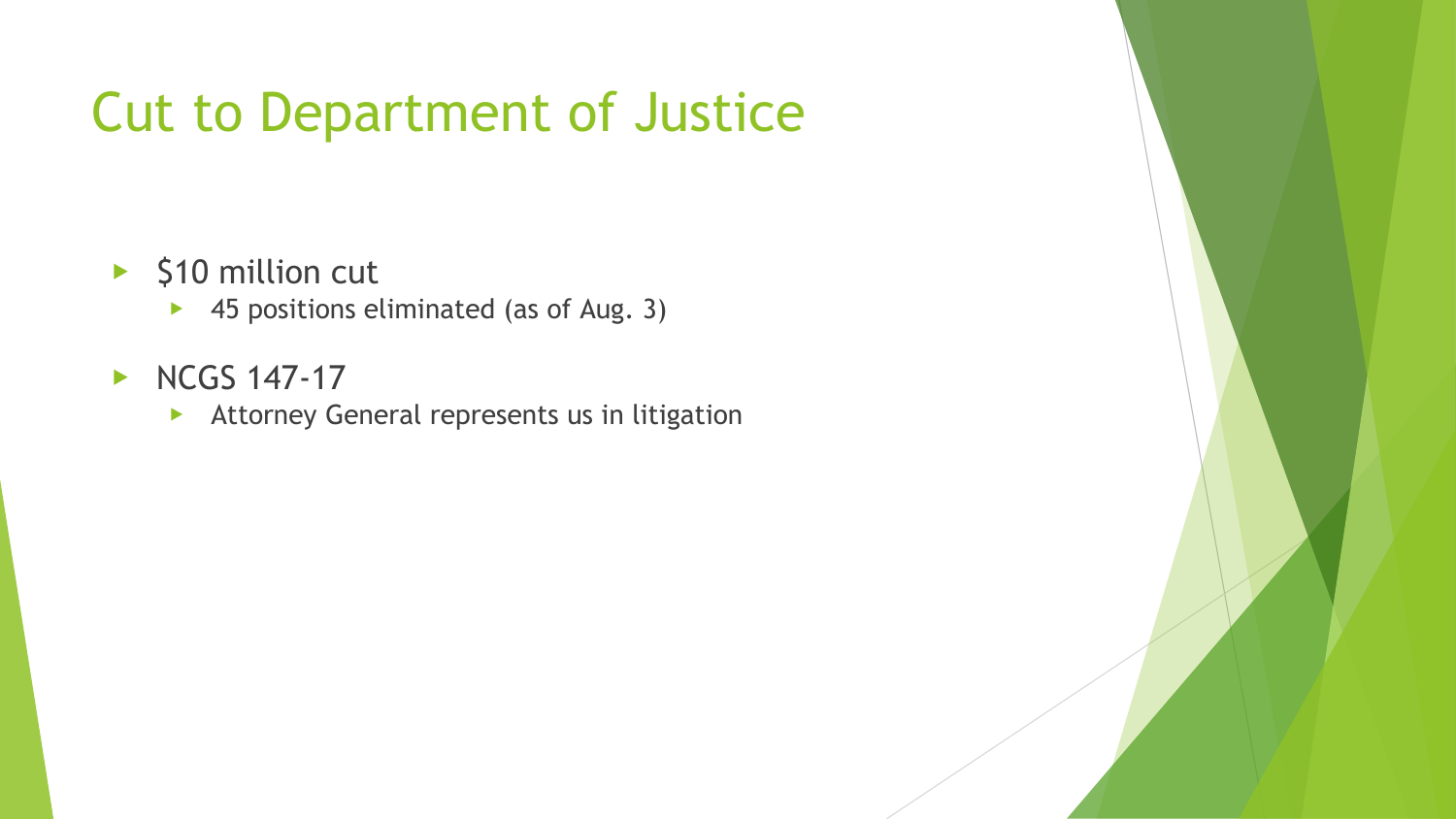# Hiring Outside Counsel

- ▶ NCGS 147-17
	- ▶ No institution which receives support from the State shall employ private counsel, except with approval of Governor
	- ▶ AG to advise Gov whether impracticable for AG to render legal services in situation--
		- ▶ if so, then Governor may authorize hiring private counsel
		- ▶ Paid for out of our appropriations or other funds credited to institution
	- ▶ \*\*No state funds to be withdrawn from State treasury to pay for **litigation services** provided by private counsel except where expressly authorized by appropriation of General Assembly
		- ▶ Includes legal work done in anticipation of and preparation for litigation
- $\triangleright$  NCGS 114-2.3
	- ▶ Must have written permission from AG prior to employing outside counsel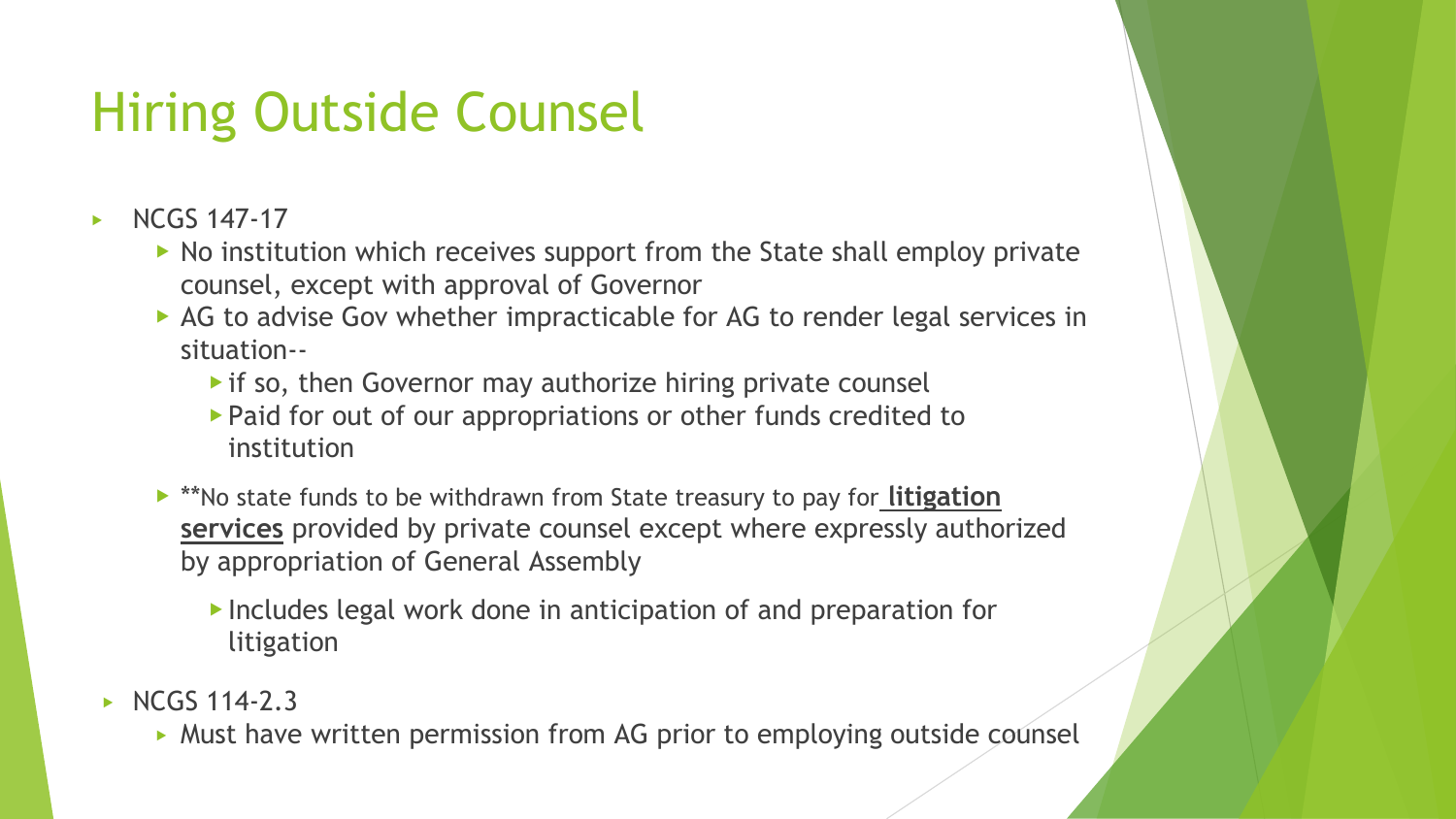# Free Speech Bill

- $\triangleright$  S.L. 2017-196
- ▶ Board of Governors policy
	- ▶ Universities are not to "shield" individuals from speech protected by First Amendment...even deeply offensive
	- $\triangleright$  Allow for spontaneous expressive activity
	- $\triangleright$  Access to campus space consistent with First Amendment
	- $\triangleright$  Campuses open to any speaker invited by students, faculty
	- ▶ Range of disciplinary sanctions for those who disrupt functioning of institution or substantially interfere with others' free speech rights—including protests and demonstrations that infringe on rights of others to engage in and listen to expressive activity
	- $\triangleright$  establish disciplinary procedures
- ▶ Committee on Free Expression
- **Education at freshman orientation**
- ▶ Limitations on liability
- Institutions must identify officer/office/dept responsible for ensuring compliance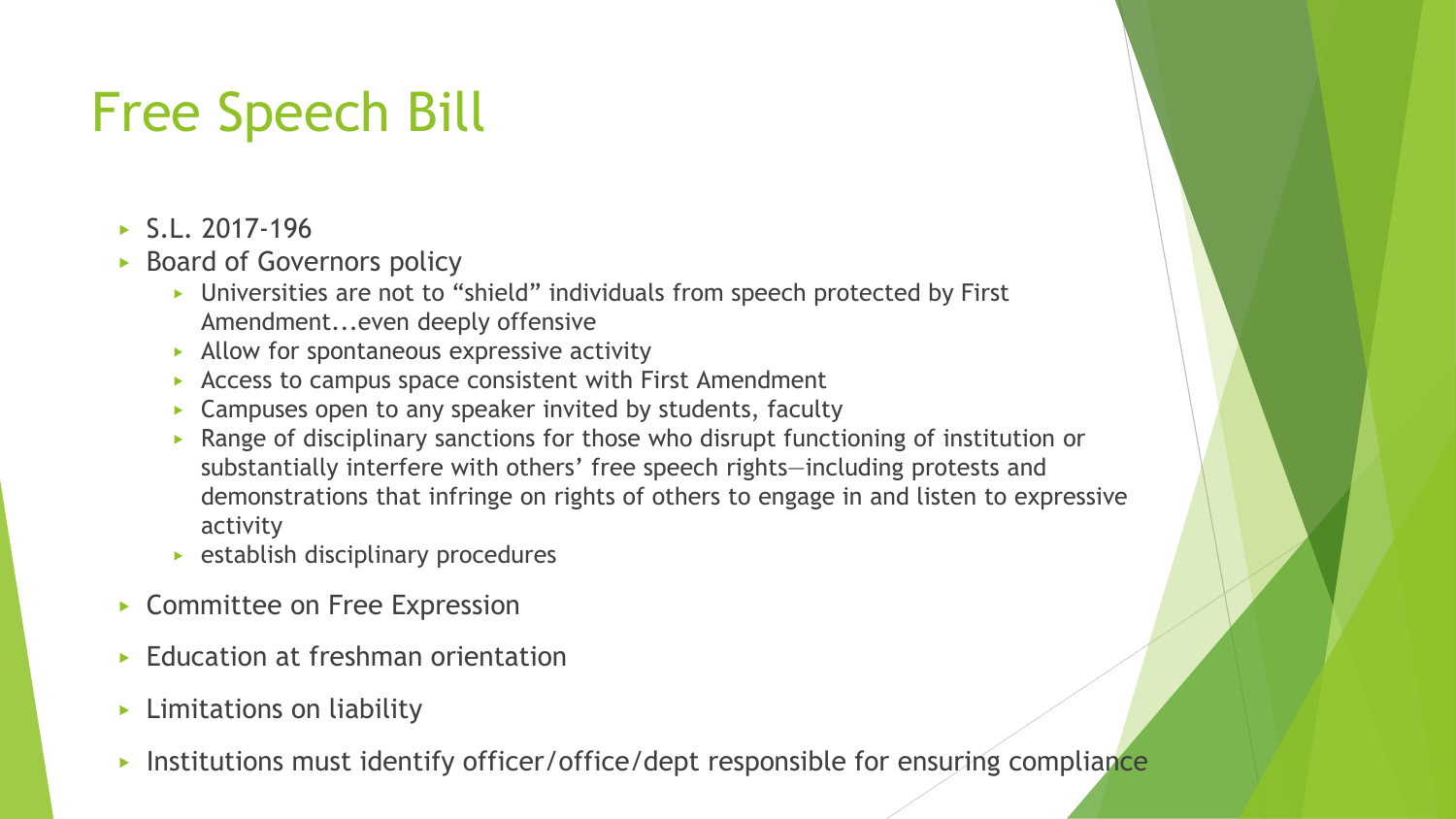# BOT and BOG changes

#### ▶ Board of Governors (S.L. 2017-1)

- ▶ Reduced from 32 voting members to 24
	- ▶ Legislature elect 12 members in 2017 instead of 16 (again in 2019)

#### ▶ Board of Trustees

- ▶ Appointments by General Assembly instead of Governor (2016)
	- ▶ 8 elected by BOG, 4 appointed by General Assembly, SGA President
- ▶ Appointments to BOT for UNC Charlotte
	- Appointments by Gen Assembly:
		- Dennis Bunker III (1981)
		- Teross Young (1993)
	- Appointments by Board of Governors:
		- **Theresa Drew**
		- ▶ Mary Ann Rouse (1980)
		- ▶ Michael Wilson (1993)
		- J. Brett Keeter (1999)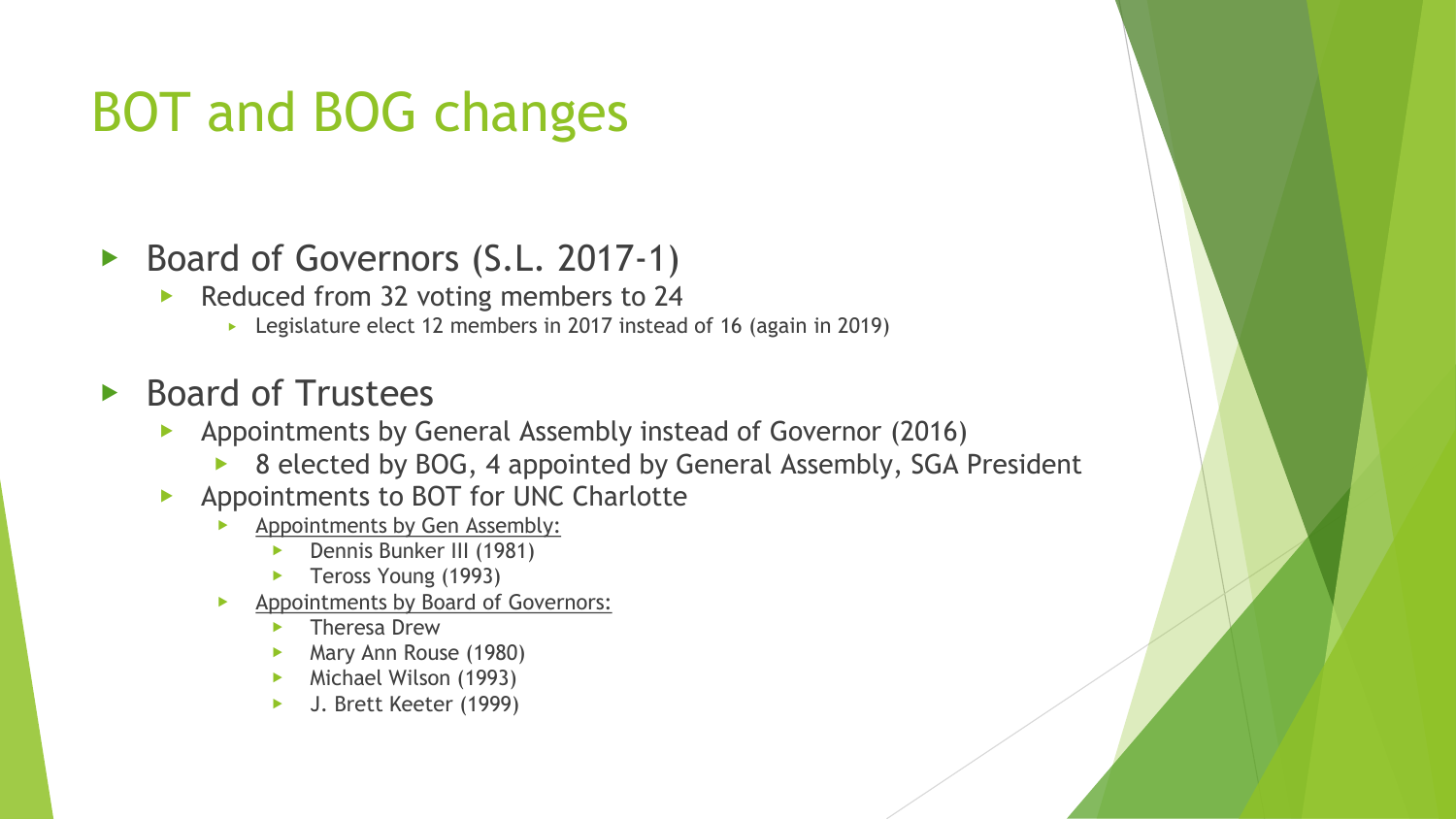# EEO Study

- ▶ BOG directed to study equal opportunity policies at each campus
	- include policies related to diversity and nondiscrimination
- $\blacktriangleright$  Each institution to:
	- ▶ identify all staff positions on campus that include as part of the job duties any responsibility for the implementation, administration, or enforcement of policies intended to promote equal opportunity, diversity, or inclusiveness
	- ▶ indicate how positions and services offered fit within org structure of institution
	- ▶ indicate direct and indirects costs related to positions and services
	- Include number of PT and FT employees, descriptions of job duties, and total costs of positions
- ▶ Consider feasibility of developing EO plans at each institution to consolidate duties to one office headed by EEO officer
- Report to Joint Legislative Education Oversight Committee by Jan. 1, 2018
- Included in Appropriations Bill (Section  $10.13(a)$ )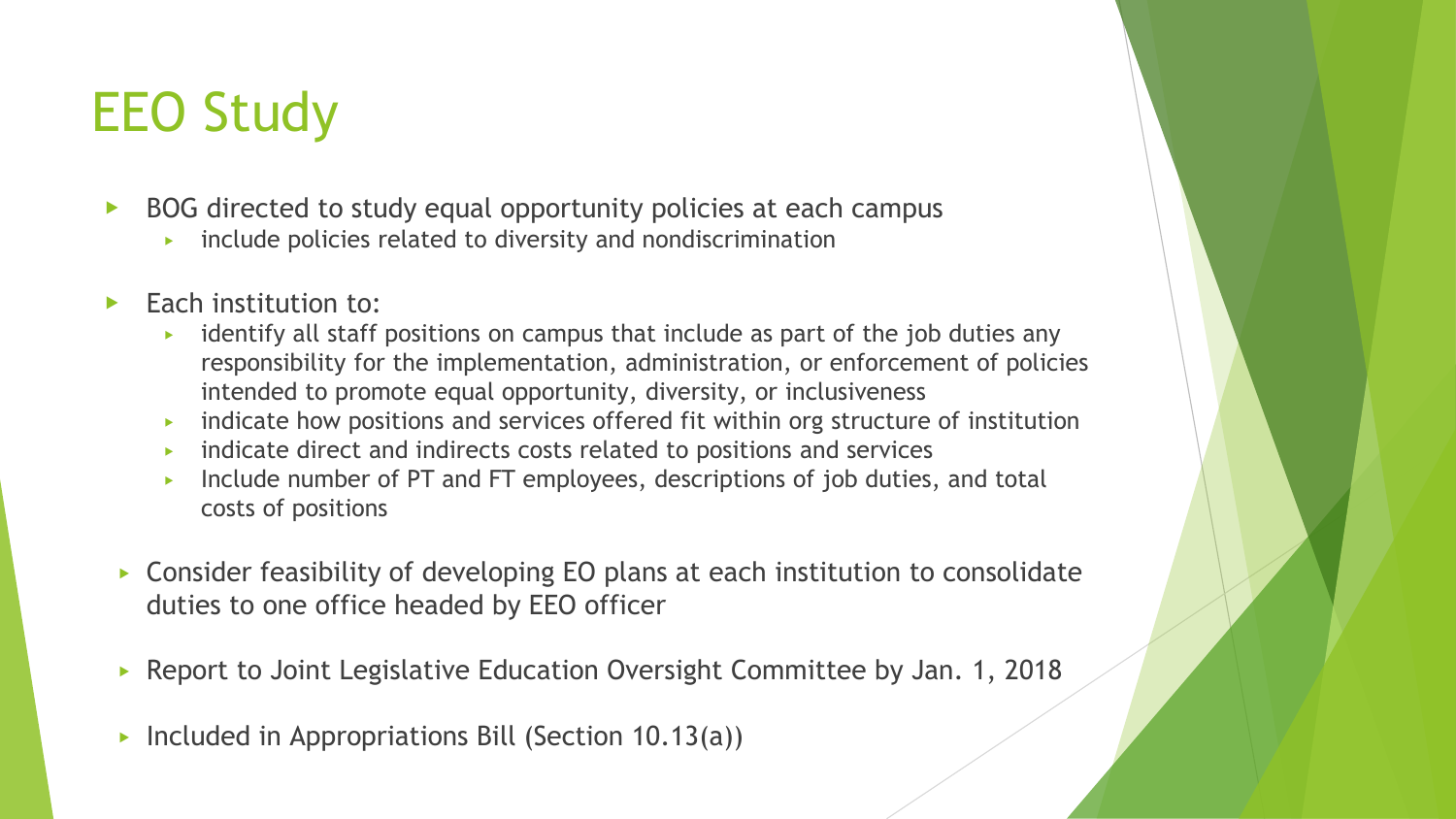### Public Records Amendment

- ▶ Amends Public Records Act
- ▶ Any records related to membership in or communication with the NCAA or any athletic conference in any division of the NCAA or any other collegiate sports association or organization are public records
- $\triangleright$  S.L. 2017-175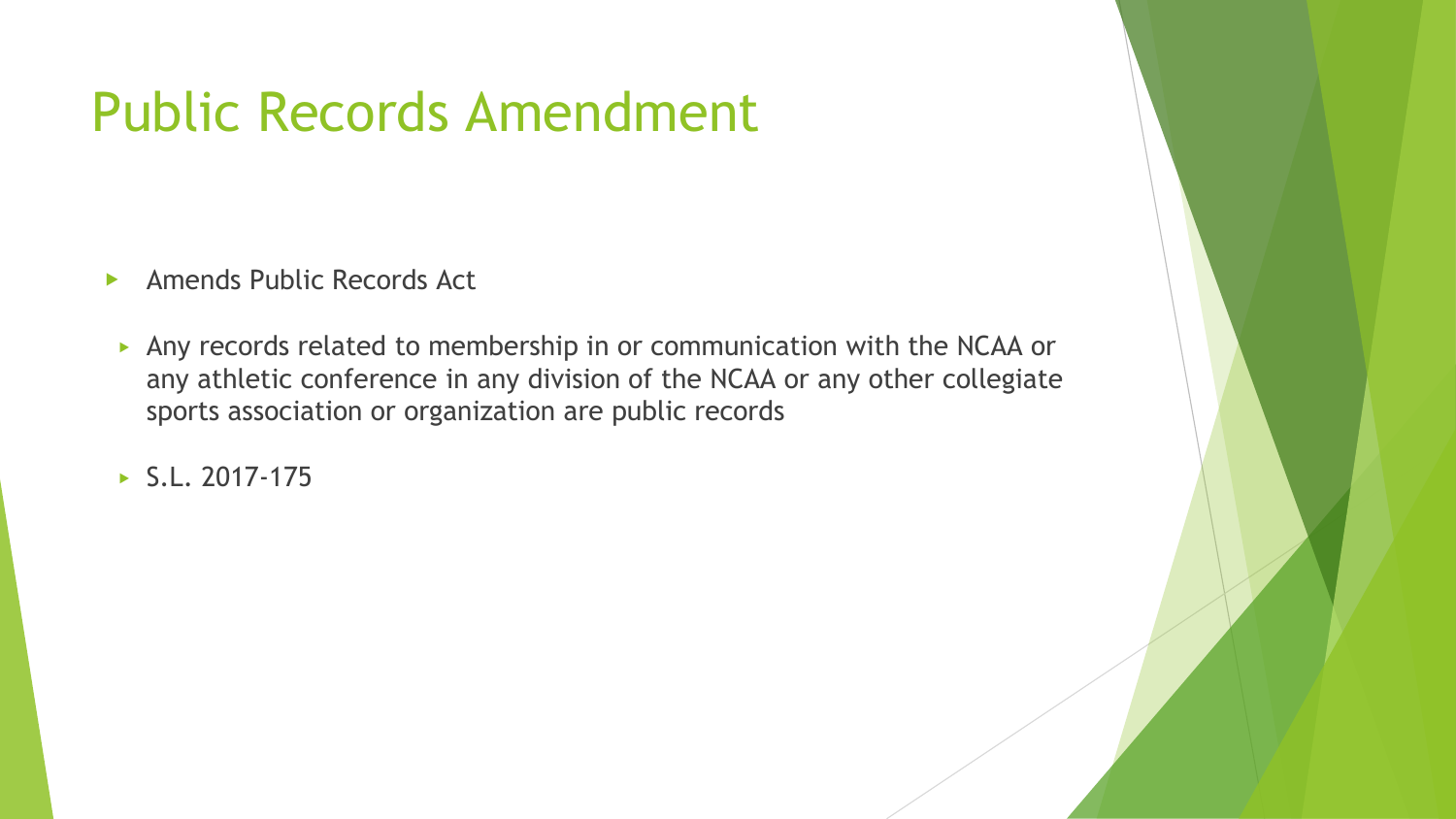### What else?

- ▶ Other HR related changes
- ▶ Tuition for veterans
- **F** Teacher preparation
- ▶ Changes regarding lab schools
- ▶ Review of cybersecurity and risk management services
- ▶ Clarifications on unmanned aircraft systems
- ▶ Reduce Court of Appeals to 12 Judges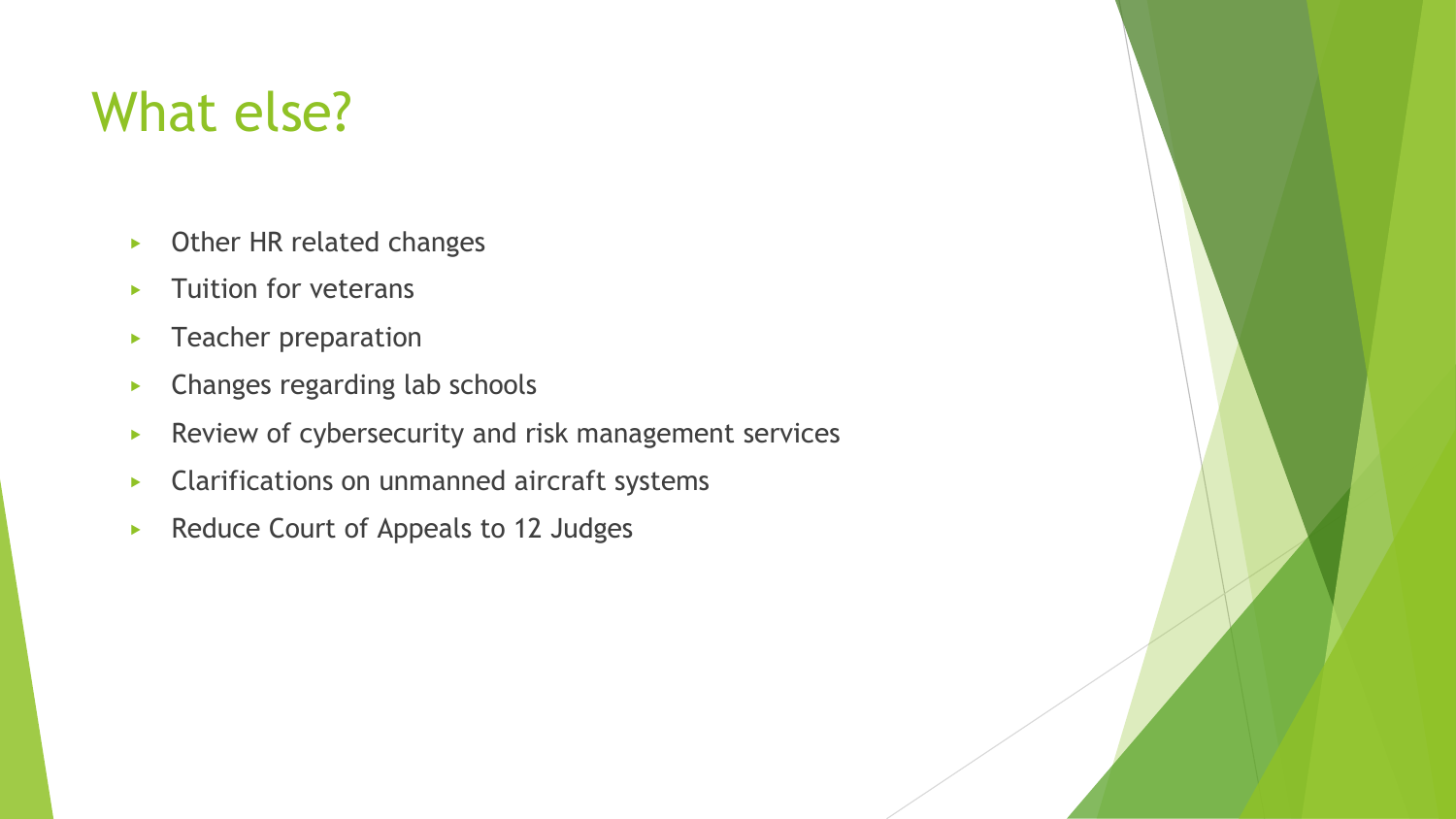### What now…

▶ Adjournment language

- ▶ Two additional voting sessions
	- ▶Can consider:
		- ▶ legislation vetoed by Governor
		- ▶ legislation that makes appointments to state boards and commissions
		- ▶ legislation that approves conference reports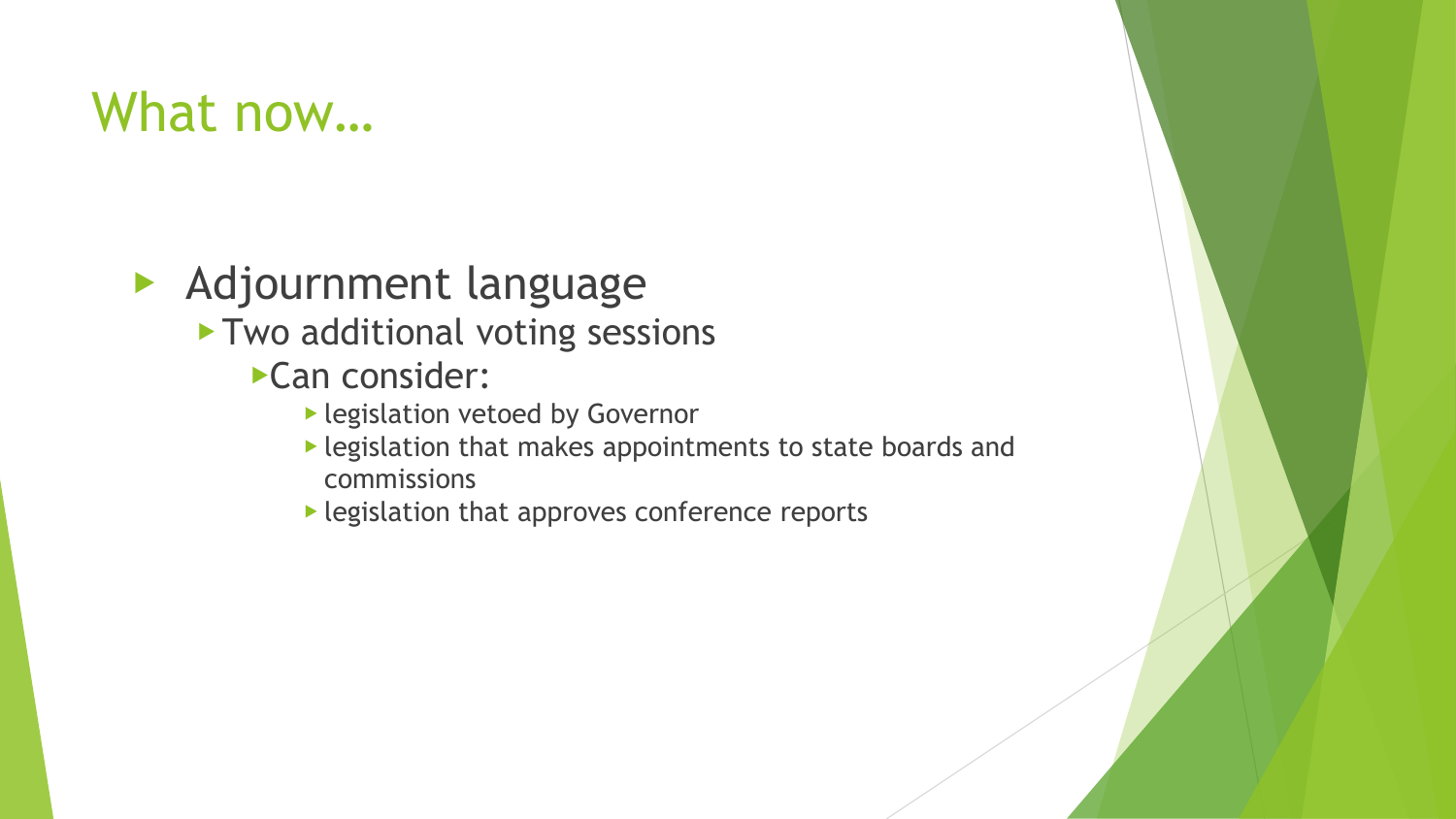### Study/Fair Treatment of College Athletes

- ▶ Senate Bill 335
- ▶ Creates the Legislative Commission on Fair Treatment of College Athletes
	- $\triangleright$  The Commission shall study issues related to the provision of health insurance, sports injuries and non-sports injuries, and profit-sharing for student athletes
- ▶ Added later....New Educator Prep Pilot Program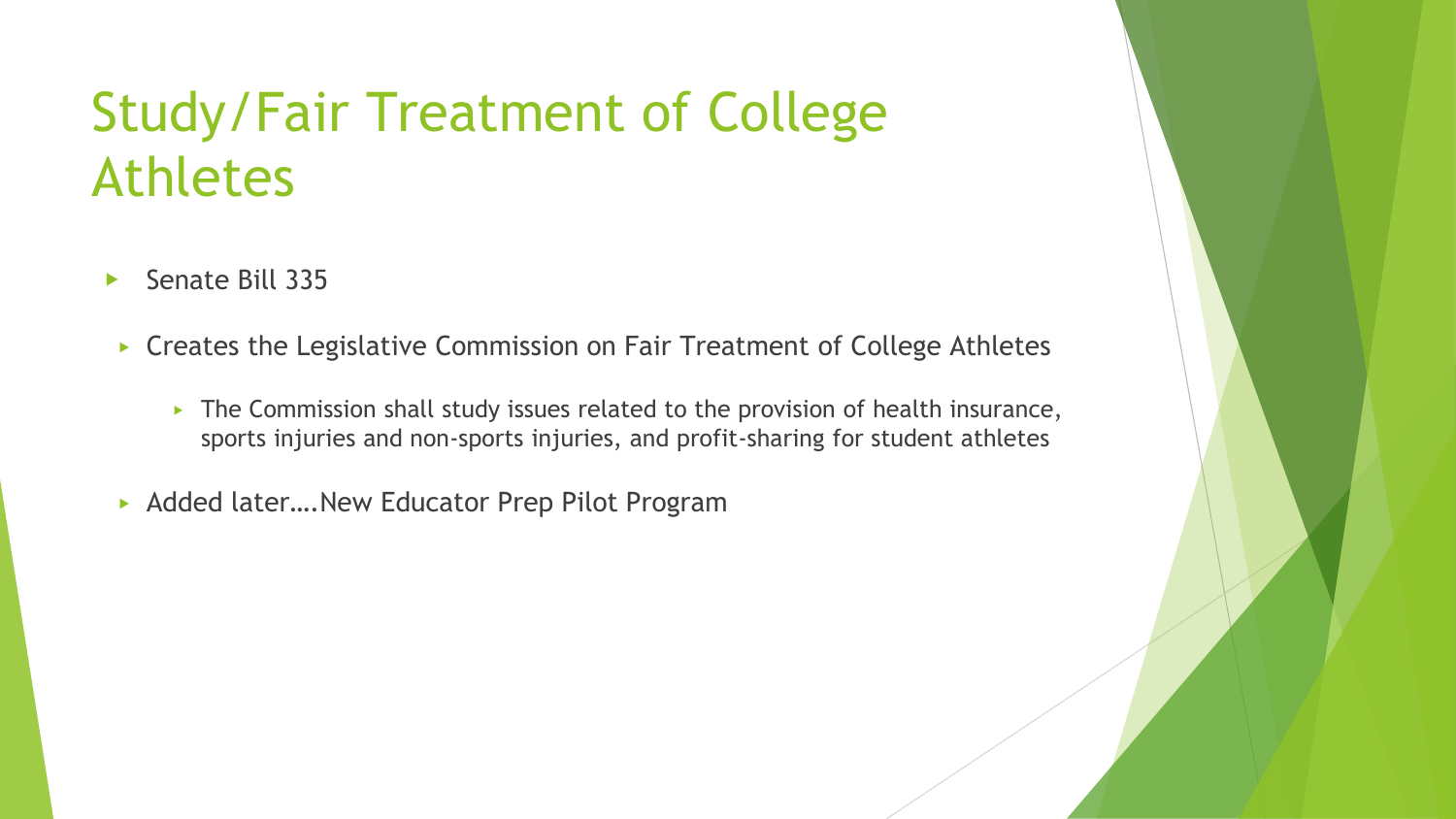### NC Truth in Education

- ▶ HB 90
	- ▶ Would require institutions provide certain information to applicants and currently enrolled students regarding employment rates, student loan repayment and default rates, and other similar information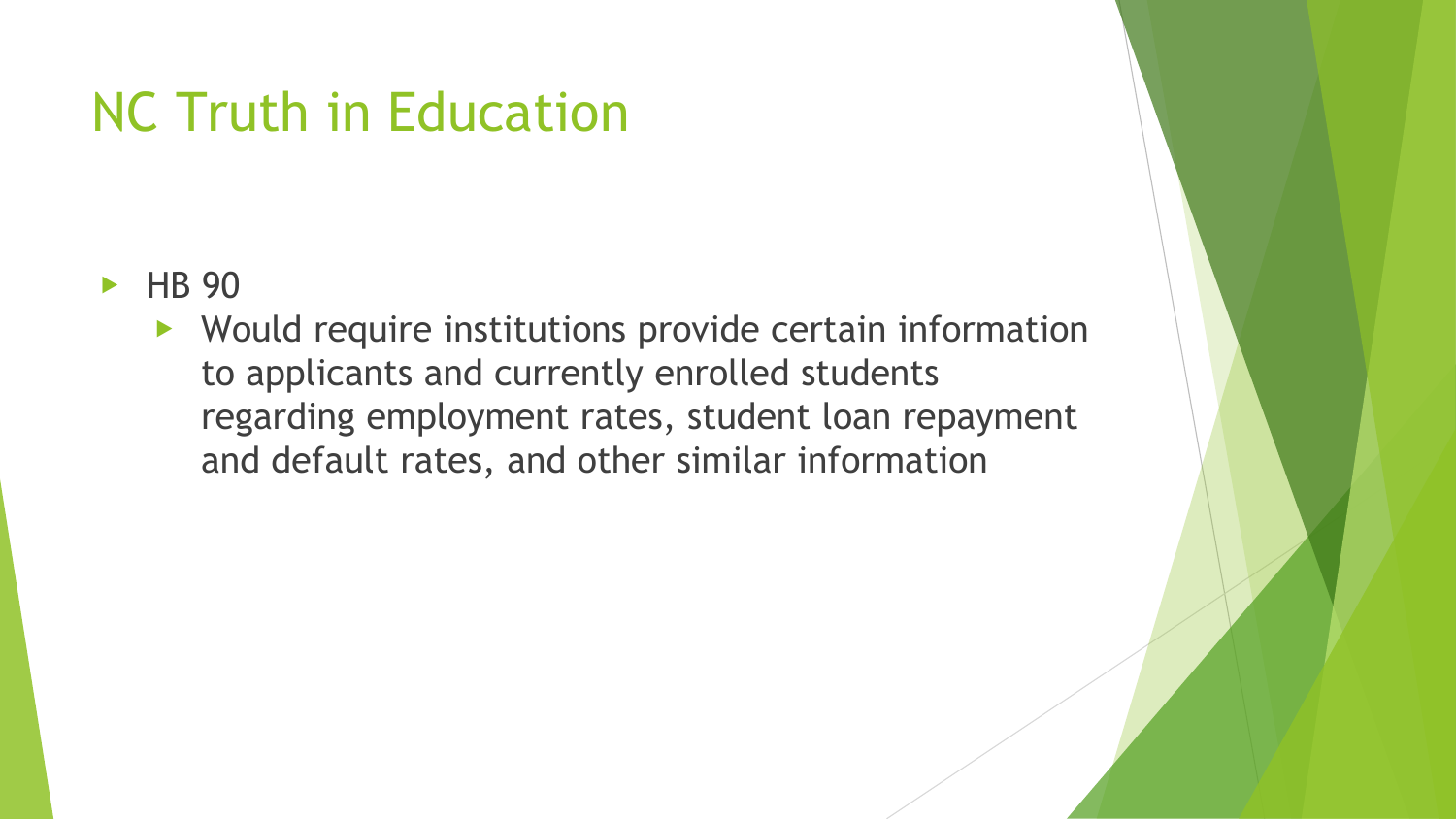# Gun Legislation

- $\blacktriangleright$  HB 746
	- Open carry...without concealed handgun permit...unless provided otherwise
	- ▶ Proposed changes to weapons on campus or other educational property (NCGS 14-269.2)
		- Generally, not permitted to carry on educational property...
			- Change would provide for exemption if following criteria met:
				- Educational property OTHER THAN INSTITUTION OF HIGHER EDUCATION or a nonpublic, postsecondary educational institution
				- Location of both school and place of religious worship
				- weapon is handgun
				- Only possessed and carried on property outside of school operating hours
		- Affirmative defense if person authorized to have concealed handgun in locked vehicle and removed from vehicle only in response to threatening situation in which deadly force was justified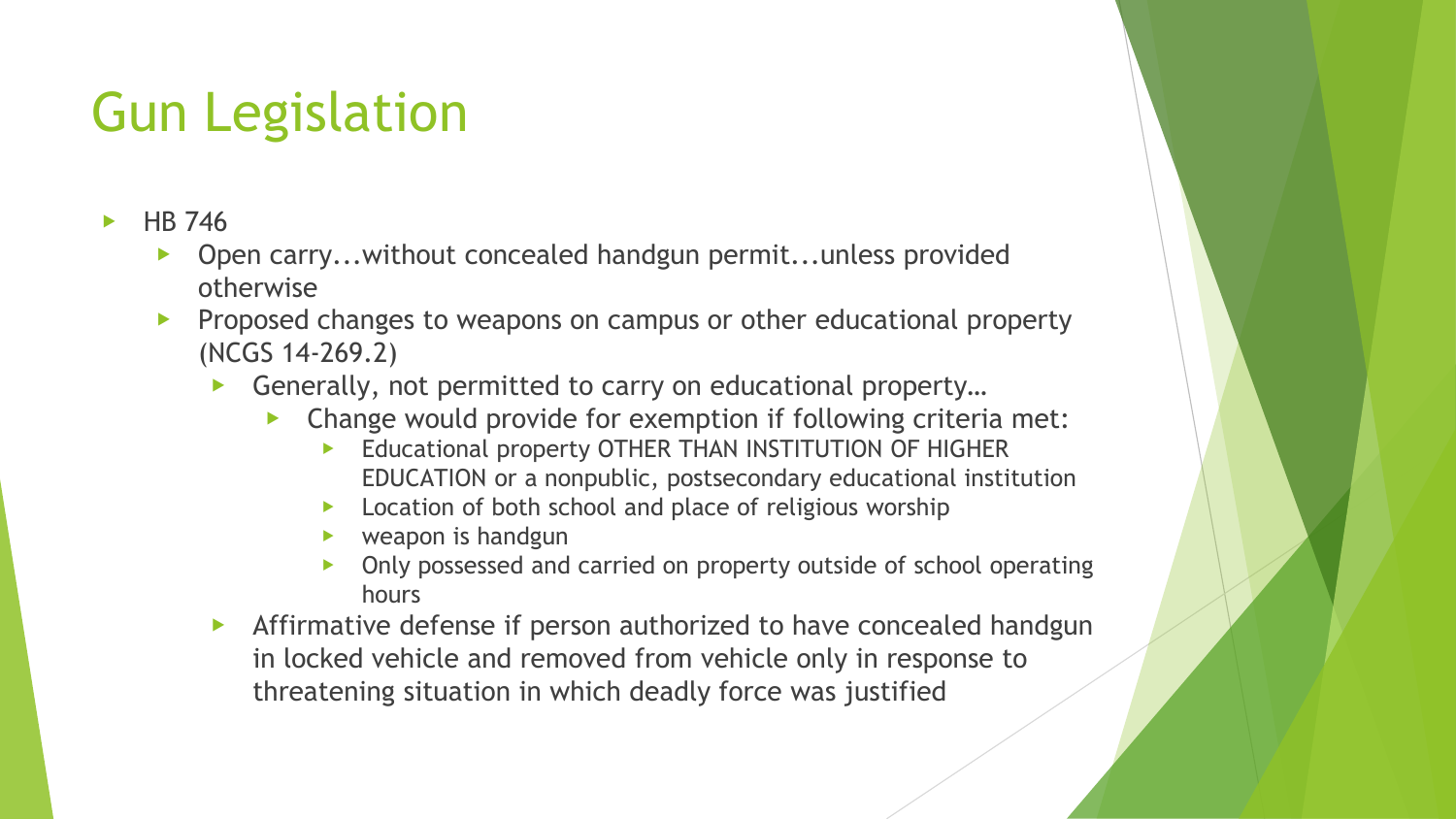### Redistricting

- ▶ House Select Committee on Redistricting to meet on Aug. 10
- ▶ Senate Redistricting Committee to meet on Aug. 10
- ▶ September 1 deadline to draw new maps--may be extended to September 15 if show evidence of progress and public hearings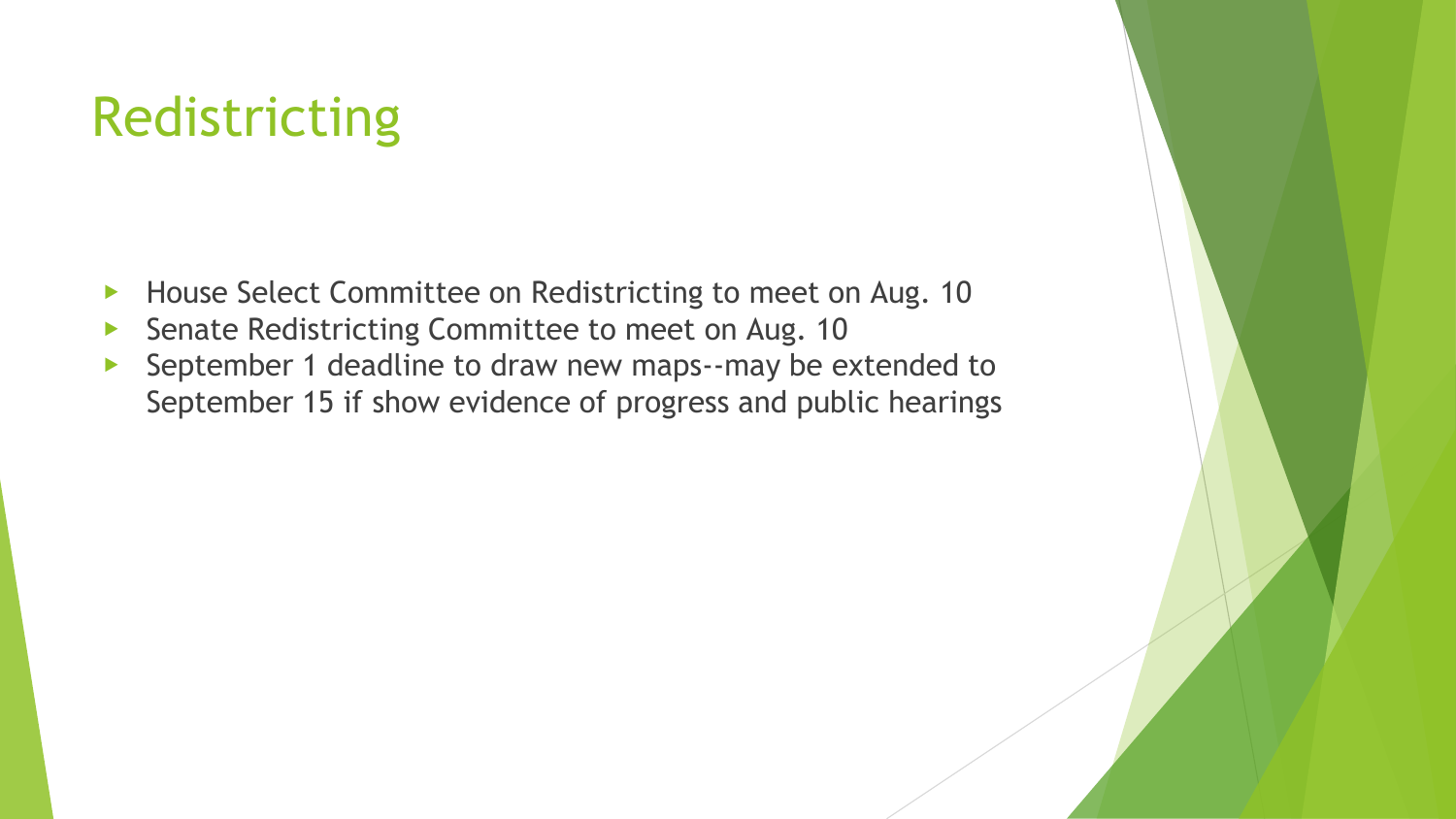# Federal

- ▶ Title IX
	- ▶ Preponderance standard
	- $\triangleright$  60-day timeline
- ▶ Department of Labor--Overtime rule changes
- ▶ Immigration
	- $\triangleright$  Travel bans
	- ▶ DACA
	- ▶ RAISE Act (legal immigration)
	- ▶ Sanctuary cities